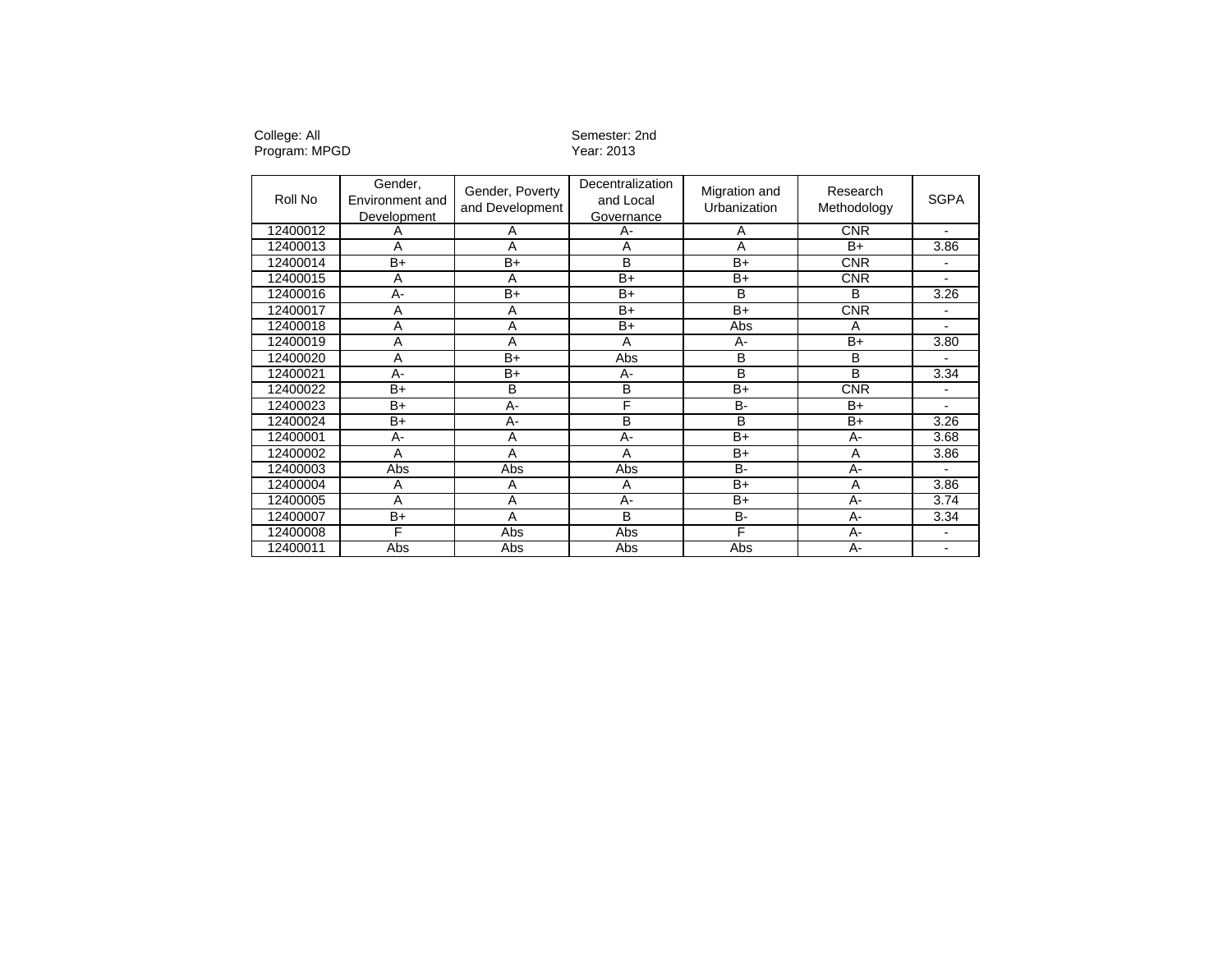College: All Semester: 4th Semester: 4th Semester: 4th Semester: 4th Semester: 4th Semester: 4th Semester: 4th Program: MPGD Year: 2013 Fall

| Exam Roll No | Fundamentals of<br>Human Rights | Human<br>Development | Project<br>Management | Information<br>Technology for<br>Social Research | Guided<br>Readings | Disertation | <b>SGPA</b>              |
|--------------|---------------------------------|----------------------|-----------------------|--------------------------------------------------|--------------------|-------------|--------------------------|
| 11400001     | в                               | $B+$                 | B-                    | А-                                               | A-                 | Incomplete  |                          |
| 11400002     | B                               | A                    | A                     | A                                                | A                  | Incomplete  |                          |
| 11400003     | F                               | $A -$                | A                     | $A -$                                            | $A -$              | Incomplete  |                          |
| 11400004     | F                               | $A -$                | A                     | A                                                | A                  | Incomplete  |                          |
| 11400005     | B                               | Α                    | $A -$                 | A-                                               | $B+$               | Incomplete  |                          |
| 11400006     | А-                              | Α                    | Α                     | Α                                                | A                  | Incomplete  | $\blacksquare$           |
| 11400007     | $A -$                           | A-                   | Α                     | A                                                | A                  | Incomplete  | $\blacksquare$           |
| 11400008     | <b>B-</b>                       | A                    | A                     | <b>CNR</b>                                       | $A -$              | Incomplete  | $\overline{\phantom{0}}$ |
| 11400009     | B                               | A                    | $B+$                  | A-                                               | A-                 | Incomplete  |                          |
| 11400010     | B                               | $A -$                | $B+$                  | A                                                | A                  | Incomplete  |                          |
| 11400011     | <b>B-</b>                       | А-                   | Α                     | A-                                               | A-                 | Incomplete  |                          |
| 11400012     | B                               | $B+$                 | B-                    | $B+$                                             | $B+$               | Incomplete  |                          |
| 11400013     | B                               | $B+$                 | <b>B-</b>             | $B+$                                             | $B+$               | Incomplete  |                          |
| 11400014     | <b>B-</b>                       | Α                    | A                     | A                                                | A                  | Incomplete  | $\blacksquare$           |
| 11400015     | B                               | A                    | $A -$                 | A                                                | Α                  | Incomplete  | $\blacksquare$           |
| 11400016     | B-                              | $B+$                 | $B+$                  | $B+$                                             | $A -$              | Incomplete  | $\overline{\phantom{0}}$ |
| 11400017     | B                               | A                    | A                     | $A -$                                            | $B+$               | Incomplete  |                          |
| 11400018     | B                               | А-                   | A                     | A-                                               | A-                 | Incomplete  |                          |
| 11400019     | <b>B-</b>                       | Α                    | Α                     | A                                                | Α                  | Incomplete  |                          |
| 11400020     | B                               | Α                    | Α                     | A-                                               | A                  | Incomplete  |                          |
| 11400021     | F                               | A                    | A                     | $A -$                                            | A                  | Incomplete  |                          |
| 11400022     | F                               | $B+$                 | $B+$                  | $B+$                                             | A-                 | Incomplete  |                          |
| 11400023     | B                               | Α                    | Α                     | $A -$                                            | $A -$              | Incomplete  | $\overline{\phantom{0}}$ |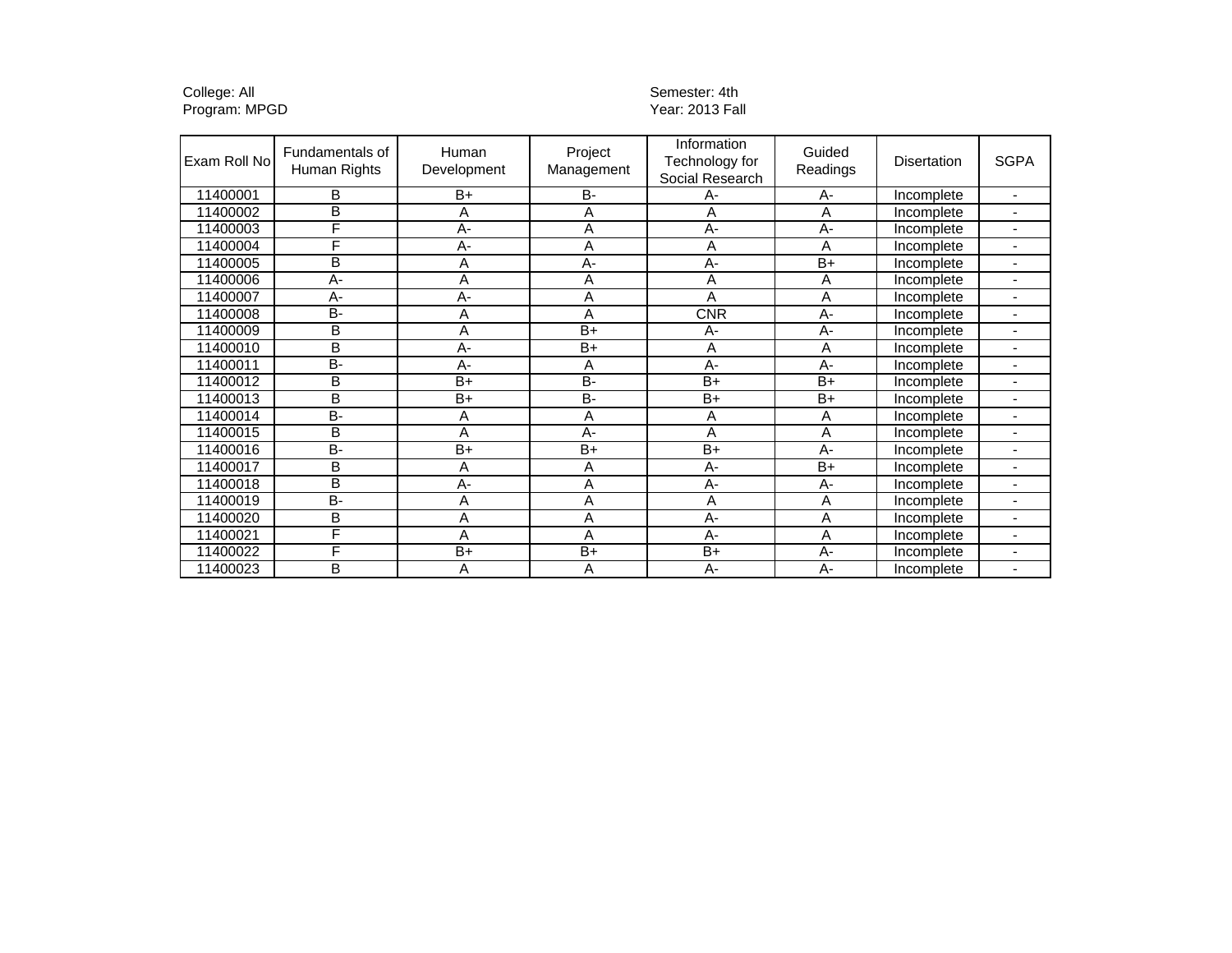| College: All    |                                              |                                               | Semester: Retake                          |                        |                                                  |            |
|-----------------|----------------------------------------------|-----------------------------------------------|-------------------------------------------|------------------------|--------------------------------------------------|------------|
| Program: MPGD   |                                              |                                               | Year: 2013 Fall                           |                        |                                                  |            |
|                 |                                              |                                               |                                           |                        |                                                  |            |
| Exam Roll<br>No | Decentralization<br>and Local<br>Governnance | Methods of<br>Population &<br>Gender Analysis | Development<br>Policies and<br>Programmes | Demography of<br>Nepal | Gender,<br><b>Environment</b> and<br>Development | Internship |
| 11400003        | F                                            |                                               |                                           |                        |                                                  |            |
| 11400012        |                                              |                                               |                                           |                        |                                                  | B+         |
| 11400016        |                                              | F                                             |                                           |                        |                                                  | B+         |
| 11400020        |                                              | А-                                            |                                           | B+                     |                                                  |            |
| 11400022        |                                              | F                                             |                                           |                        | <b>CNR</b>                                       | B+         |